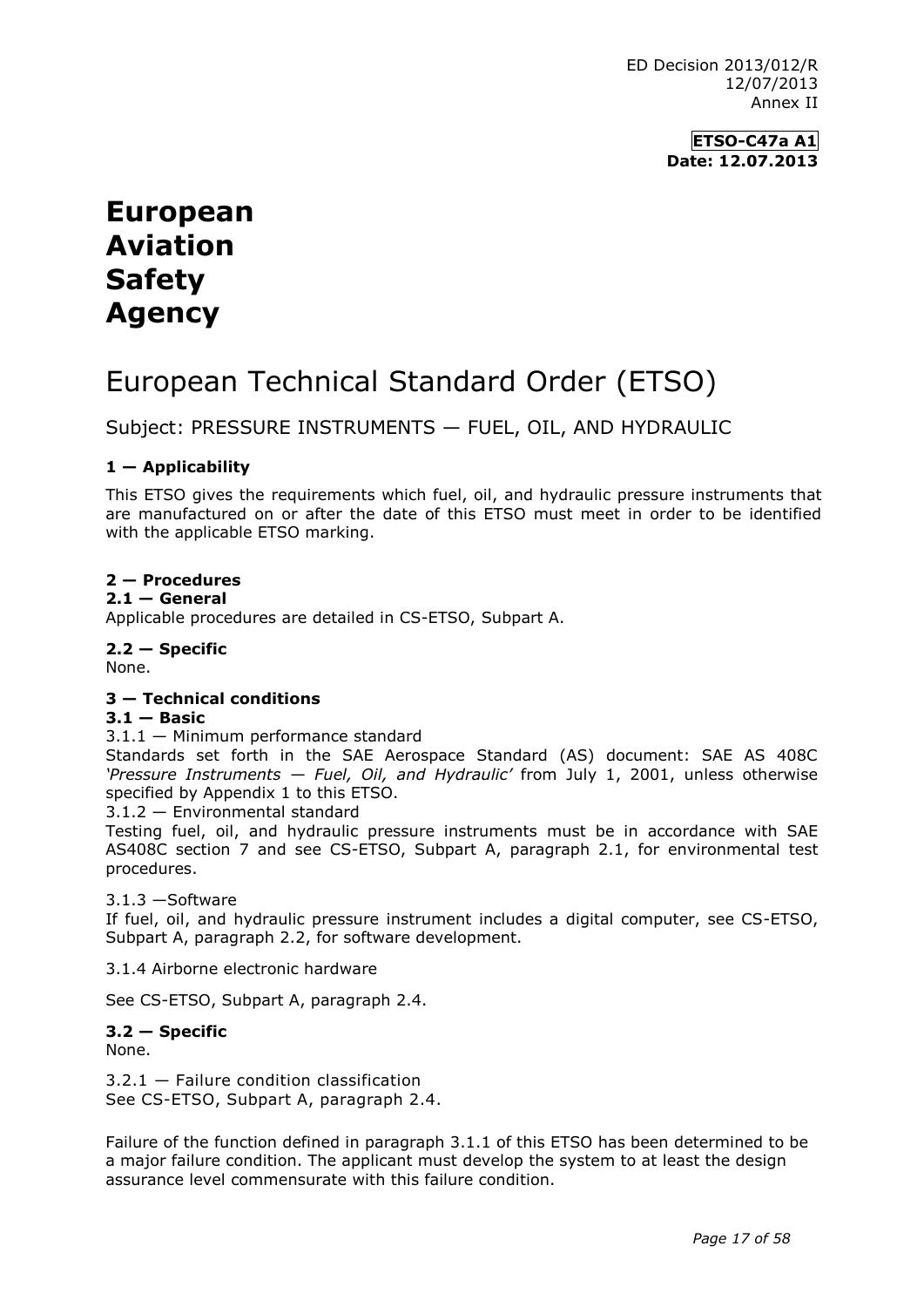# **ETSO-C47a A1 Date: 12.07.2013**

## **4 — Marking**

### **4.1 — General**

Marking is detailed in CS-ETSO, Subpart A, paragraph 1.2;.

## **4.2 — Specific**

a) At least one major component of the fuel, oil, and hydraulic pressure instrument shall be marked permanently and legibly with all the information as provided for in SAE AS408C, Section 3.2 (except paragraph 3.2.b).

b) Mark 'Fire-resistant' or 'Fireproof' information legibly and permanently.

## **5 — Availability of referenced document**

See CS-ETSO, Subpart A, paragraph 3.